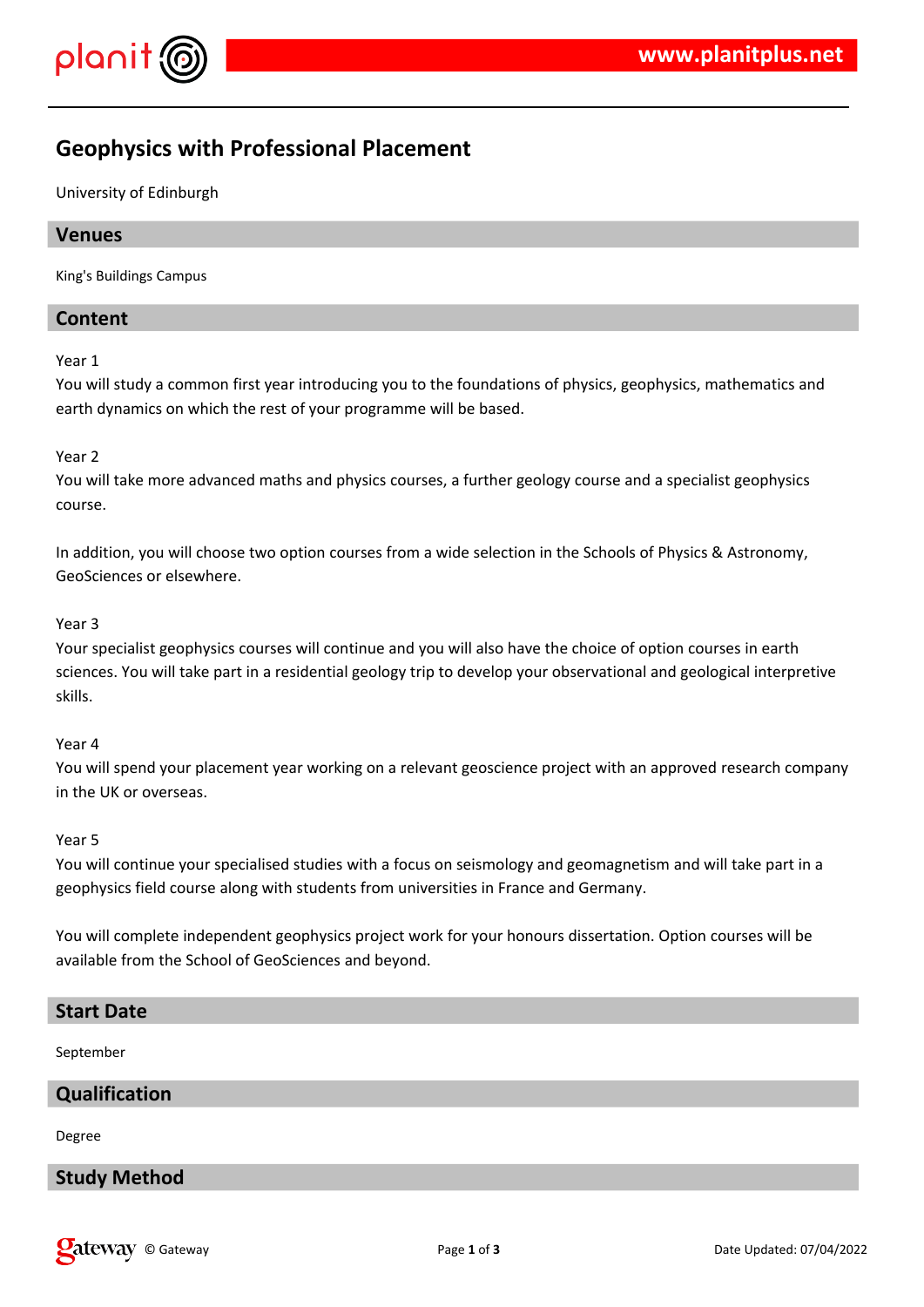

Full time

### **Award Title**

MEarthPhys

**UCAS Code**

U9H6

### **Course Length**

5 years

**Faculty**

College of Science and Engineering

#### **Department**

Geosciences

### **Entry Requirements**

2023 entry requirements

Standard entry:

4 Highers at ABBB (minimum) but typically AABB (first sitting) or AAAB (two sittings) including Maths at A and Physics plus English at National 5.

For entry to year 2 you would require Advanced Higher Maths, Physics and 1 from Biology, Chemistry or Geography at AAA. Relevant computing qualifications or experience required.

Widening Access entry:

4 Highers at ABBB (by end of S6) (BBB must be achieved in one sitting S4-S6) including Maths at A and Physics plus English at National 5.

### **SCQF Level**

11

#### **Progression Routes**

«ProgressionRoutes»

## **Combination Courses**

**Address**

Old College South Bridge Edinburgh City of Edinburgh

### «htmlCombinationCourse» «htmlCombinationUCASCode»